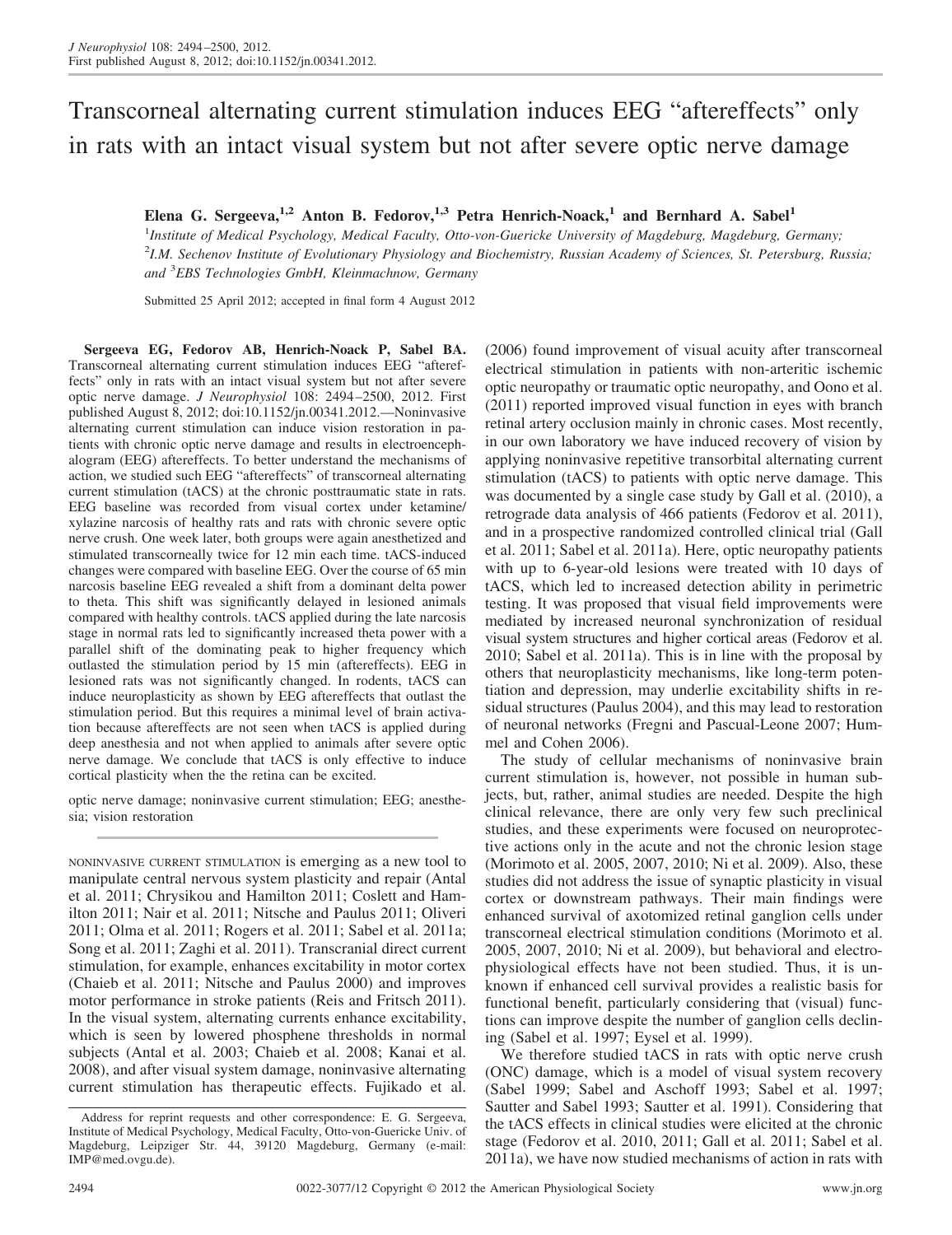chronic ONC. Particularly in view of the observation in humans that noninvasive current stimulation can induce cortical excitability changes and enhance synchronization as indicated by EEG "aftereffects," in our animal study we were interested in possible cortical electrophysiology changes after tACS.

Because brain current stimulation effects are state dependent, tACS effects may be reduced under anesthesia (Gersner et al. 2011; Rennaker et al. 2007). We correlated the electrophysiological effects obtained by EEG with the stage of narcosis. In addition, we recorded EEG in fully sighted (normal) and chronically lesioned rats after ONC that were treated with tACS under anesthesia to determine if electrophysiological activity of the visual system is required for tACS to unfold its effects.

### **MATERIALS AND METHODS**

Adult Lister hooded rats were kept on a 12-h light-12-h dark cycle at an ambient temperature of 24–26°C and humidity of 50–60%. Food and water access was ad libitum. The lesioned animals were morphologically and functionally blind as revealed by in vivo confocal neuroimaging of retina and behavioral testing (P. Henrich-Noack, S. Lazik, E. Sergeeva, S. Wagner, N. Voigt, S. Prilloff, A. Fedorov, B.A. Sabel, unpublished observations). All procedures conformed to the requirements of the German National Act on the use of Experimental Animals.

#### *Surgery*

Bilateral ONC was performed in ten 8-wk-old rats as described (Sautter et al. 1991; Sautter and Sabel 1993). Under anesthesia with ketamine (75 mg/kg ip) and xylazine (10 mg/kg ip), a lateral canthotomy was made and the optic nerve exposed by blunt dissection. To induce an ONC, a calibrated forceps (Martin Instruments, Tuttlingen, Germany) was used for 30 s at a distance of 2–3 mm from the eye with the jaws of the forceps 0.1 mm apart (the "lesioned" group).

Six months later, these rats and 10 unlesioned animals of comparable age were anesthetized (ketamine/xylazine), and two stainless steel screws with a shaft diameter of 1.17 mm (Fine Science Tools, Heidelberg, Germany) were stereotaxically inserted into the skull without piercing the dura. They were implanted bilaterally over the visual cortex 7 mm posterior to bregma and 2 mm lateral from midline and served as measuring electrodes. Around the screws a plastic ring was placed to prevent the skin from covering the assembly, which was fixed with dental cement. Two stainless steel surgical clamps were used as reference, and neutral electrodes and were attached to the ears and the skin over the nose bone, respectively.

#### *tACS Protocol*

Under anesthesia with ketamine/xylazine, a ring-shaped gold electrode for transcorneal electrical stimulation was placed on the eye (Roland Consult, Brandenburg, Germany) with Vidisic optical gel (M. Pharma, Berlin, Germany) beneath for protection and better conductance. The reference electrode was fixed on the ear. The electrical stimuli were generated by an A-M Systems 2100 stimulator. The stimuli consisted of biphasic square-wave pulses (pulse duration: 1 ms/phase, intensity: 100  $\mu$ A) with changing frequency. The stimulation protocol was based on clinical experience where a similarly modulated frequency schedule was used in patients with optic nerve damage.

We used a total of 12 min of tACS of 30-s trains with 10-s breaks in between each train. The frequency of each such train was altered in the following order: 10, 12, 9, 11, 8, 10, 9, 12, followed by a 2-min break and another series in the same order.

#### *EEG Recording*

*Baseline EEG recording.* To investigate the dynamics of bioelectrical brain activity under narcosis in naïve and lesioned animals, rats were anesthetized with ketamine/xylazine intraperitoneally. Active electrodes were connected with implanted screws, reference electrodes were placed on the ears, and neutral electrode was placed on the nose bone. Ten minutes after injection of the anesthetic, EEG recordings were started under normal room light conditions and continued up to awakening (usually  $\sim 65$  min) using electroencephalograph Encephalan-131-03, modification 9, by Medicom MTD (Russia).

To address the question of whether the lack of functional visual input alone influences the dynamic pattern of bioelectrical activity under anesthesia, we carried out the same EEG recording in five unlesioned rats with eyes closed. Eyes were covered with nontransparent spectacles fixed onto the head.

*tACS and EEG recording.* One week later, tACS was applied to the same animals at 18 and 36 min after narcosis induction. Again, EEG recordings commenced from 10 min after ketamine/xylazine injection.

To align the data properly, the schedule of handling and data acquisition was identical in both groups and at both the day of baseline assessment and the day of stimulation.

#### *Statistical Analysis*

EEG files were recorded with sampling rate 256/s and processed in Vision Analyser software by Brain Products. Automatic artefacts detection, low-pass filter 30 Hz, and high-pass filter 0.25 Hz were used. Then, fast Fourier transform was performed for every 4-s segment with frequency pitch 0.25 Hz. The data were statistically analyzed by PASW Statistics 18.0 (SPSS). To describe the dynamics of bioelectrical activity under narcosis in normal and lesioned animals, averaged EEG power spectral densities were calculated for every 5-min segment starting 10 min after narcosis administration up to the time of wakening and compared with Mann-Whitney U-test. For comparison of EEG with tACS and baseline EEG recording in normal and lesioned rats, the EEG power bands of the following segments of recording were taken: before tACS (PRE), after first stimulation (POST1), after second stimulation (POST2), and at three further data collection points (FU1, FU2, FU3; follow-ups) until awakening (see Fig. 3). Power spectral densities were compared with multiple comparisons with the Kruskal-Wallis test and post hoc Mann-Whitney U-test.

# **RESULTS**

# *EEG Dynamics Under Ketamine/Xylazine Anesthesia in Normal and Lesioned Rats*

Intraperitoneal ketamine/xylazine anesthesia caused extinction of tail and hind paw pinch withdrawal reflex within 4–5 min. During the following 60–65 min, the predominantly slow EEG oscillations changed gradually into faster waves (Fig. 1). In typical EEG recordings, three narcosis stages were seen: *1*) slow wave sleep, with delta band prevailing, *2*) transition period, and *3*) theta stage (Fig. 1).

Fast Fourier transform allowed retracing the dynamic of these changes and separating them according to the distinct ranges of standard bands. Figure 2 demonstrates the changes of the dominant power bands over the narcosis period within delta (1.25–2 Hz) and theta (5.25–6.25) bands.

Both in unlesioned and lesioned animals, the EEG pattern during anesthesia was characterized by a distinct decrease of the delta band (Fig. 2*A*) that was paralleled by an increase of theta (Fig. 2*B*). This allowed us to define the transition period,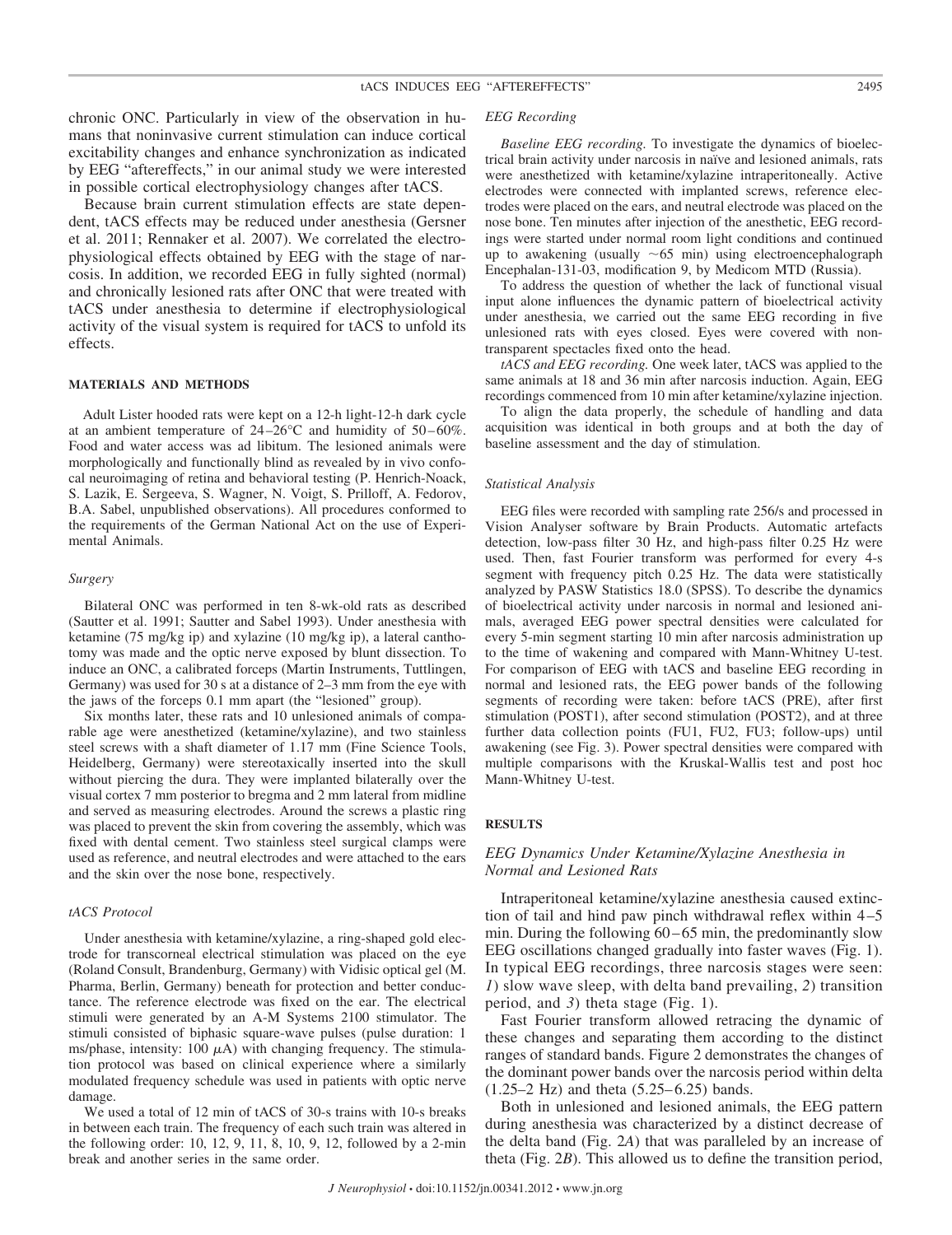# 2496 tACS INDUCES EEG "AFTEREFFECTS"



Fig. 1. Typical electroencephalograms (EEGs) recorded from right occipital cortex in rat under ketamine/xylazine anesthesia: slow wave stage (1), transition period (2), theta stage (3).

i.e., the time of theta power exceeding delta, which was observed typically between 35 and 60 min after anesthesia induction. There was a significant difference between normal controls and post-ONC rats regarding this transition period: in ONC rats it was shifted to a later time point compared with the normal control rats.

In normal rats with eyes closed, we found that the temporal dynamics of changes in power bands during narcosis was close to what was seen in normal control rats with open eyes. In the specified transition period, the power of theta was therefore also significantly lower in lesioned compared with unlesioned rats, irrespective if eyes were open or closed. Thus, the EEG transition point shift was a result of the lesion and not caused by the absence of functional visual input.

# *EEG Response After tACS in Normal and Lesioned Rats*

To understand how and if tACS affects brain activity, we compared different EEG segments before and after tACS with exactly the same segments and in the same animals that were collected during baseline (unstimulated) EEG recording performed 1 wk earlier. This comparison of segments was necessary to be able to compare the dynamics of EEG power spectral density in the different narcosis stages. Six segments were included in our analysis: *1*) PRE: a 3-min baseline recorded 10 min





after injection, *2*) POST1: a 2-min EEG segment recorded immediately upon terminating the first 12 min of tACS, *3*) POST2: a 2-min EEG segment recorded immediately upon terminating the second 12 min of tACS, and *4*) FU1–3: three follow-up recordings (FU1, FU2, FU3) for 5 min each at 50–65 min after anesthesia induction (Fig. 3).

In general, the replacement of slow wave sleep (delta activity) by theta activity across the narcosis stages as seen during baseline recording was also revealed in the experiment with tACS treatment. Also, the delayed transition point in lesioned rats compared with control rats, which was detected during the baseline EEG recordings, was found under stimulation condition (Fig. 3, POST2).

After the first tACS was completed, i.e., at 18–30 min after injection of ketamine/xylazine, no differences were noted in EEG power bands between the PRE and POST1 session within the groups, and this also did not differ between the two groups (control vs. lesioned) at these two data collection points. The delta peak prevailed in both groups and at both time points (Fig. 3, POST1). The second tACS was applied 36–48 min into narcosis, which coincided with the transition period in the EEG. At POST2, the control rats and lesioned rats had different patterns in the EEG power spectra: the theta band power was higher in normal animals compared with lesioned animals, which still showed significant delta band power (Fig. 3, POST2).

During the follow-up sessions, a significant increase in theta band power was seen in normal tACS-treated animals compared with baseline EEG values (Fig. 3, FU1, FU2, FU3).

Figure 4 displays the power of four separate frequencies within the theta band  $(4, 5, 6, 7 \text{ Hz})$  for the period  $48-65 \text{ min}$ into narcosis. This is the poststimulation period after the second tACS application in the stimulation experiment and the corresponding period in baseline EEG experiment. A Kruskal-Wallis test revealed highly reliable differences between all analyzed groups (Baseline EEG Normal, Baseline EEG Lesioned, tACS Normal, tACS Lesioned): for  $4 \text{ Hz} - \chi^2 = 50.9$ ; Asymp. sign. =  $5.1 \times 10^{-11}$ ; for  $5 \text{ Hz} - \chi^2 = 8.8$ ; Asymp. sign. = 0.032; for 6 Hz  $- \chi^2 = 36.9$ ; Asymp. sign. = 4.9  $\times$  $10^{-8}$ ; for 7 Hz  $- \chi^2 = 32.1$ ; Asymp. sign.  $= 4.9 \times 10^{-7}$ . The theta band power in the baseline EEG recording was almost the same in normal and lesioned animals (only 5 Hz power significantly prevailed in unlesioned; Fig. 4, Baseline), and this pattern of power spectra was not significantly different in the stimulation experiment after the second tACS was applied in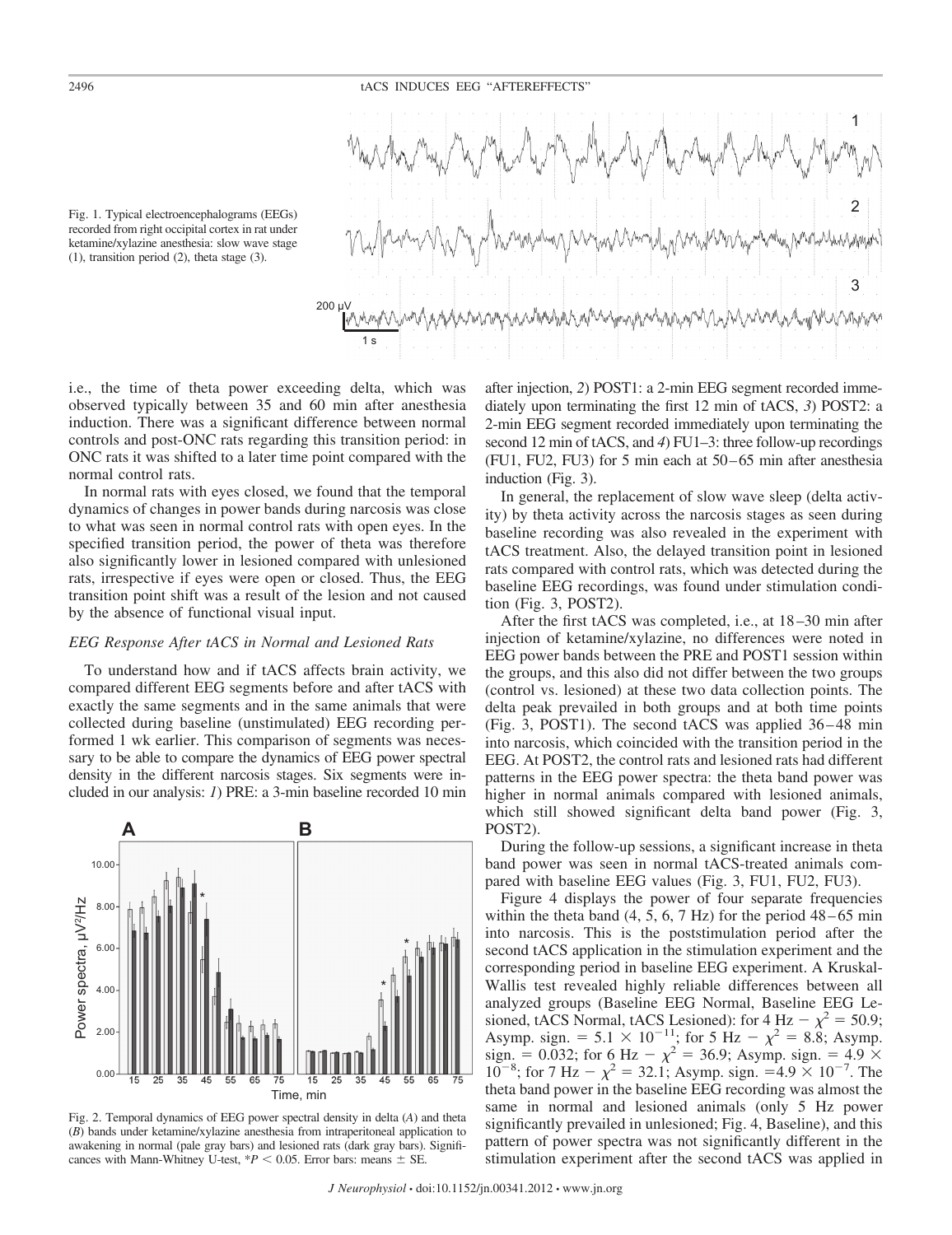

Fig. 3. Power spectra EEG recorded in normal and lesioned rats at different time points: PRE and POST1, before and after the first tACS application, respectively; POST2 and FU1–3, after the second tACS (black lines). Gray lines show the spectra for the same time points in baseline EEG (unstimulated).

lesioned rats (Fig. 4, tACS). In contrast, unlesioned animals revealed a significant increase in the power spectra of 5, 6, and 7 Hz when the post-tACS recordings were compared with baseline (Fig. 4, Normal). This illustrates the mentioned EEG shift in theta band after tACS in normal rats, which was not seen in animals with ONC.

# **DISCUSSION**

With the present experiment performed in anesthetized animals, we demonstrated that tACS can alter EEG power bands at a time after current simulation is already completed (aftereffect). This is in line with work by Fedorov et al. (2011), Sabel et al. (2011a), and Zaehle et al. (2010), who observed aftereffects following tACS in humans. Fedorov et al. (2011) showed that in patients, the EEG spectral profile showed increased alpha power after tACS. It was proposed that alternating current stimulation shifted the bioelectrical brain activity, which had been altered by the traumatic damage, towards the range of more "normal" visual function, and this might provide a possible mechanism for vision restoration. In the Zaehle et al. (2010) study, ACS using alpha band (8–12 Hz) stimulation led to a temporary elevation of alpha power that lasted for 3 min beyond the stimulation period (aftereffect) in healthy humans. Therefore, with our preclinical model we were able to mimic the neurophysiological signs of plasticity following tACS treatment as observed in humans.

In our rat experiment, we observed not only increased power in the prevailing EEG band but also a moderate shift of the dominant frequency peak toward faster theta. This might be attributed to the fact that we applied stimulation frequencies in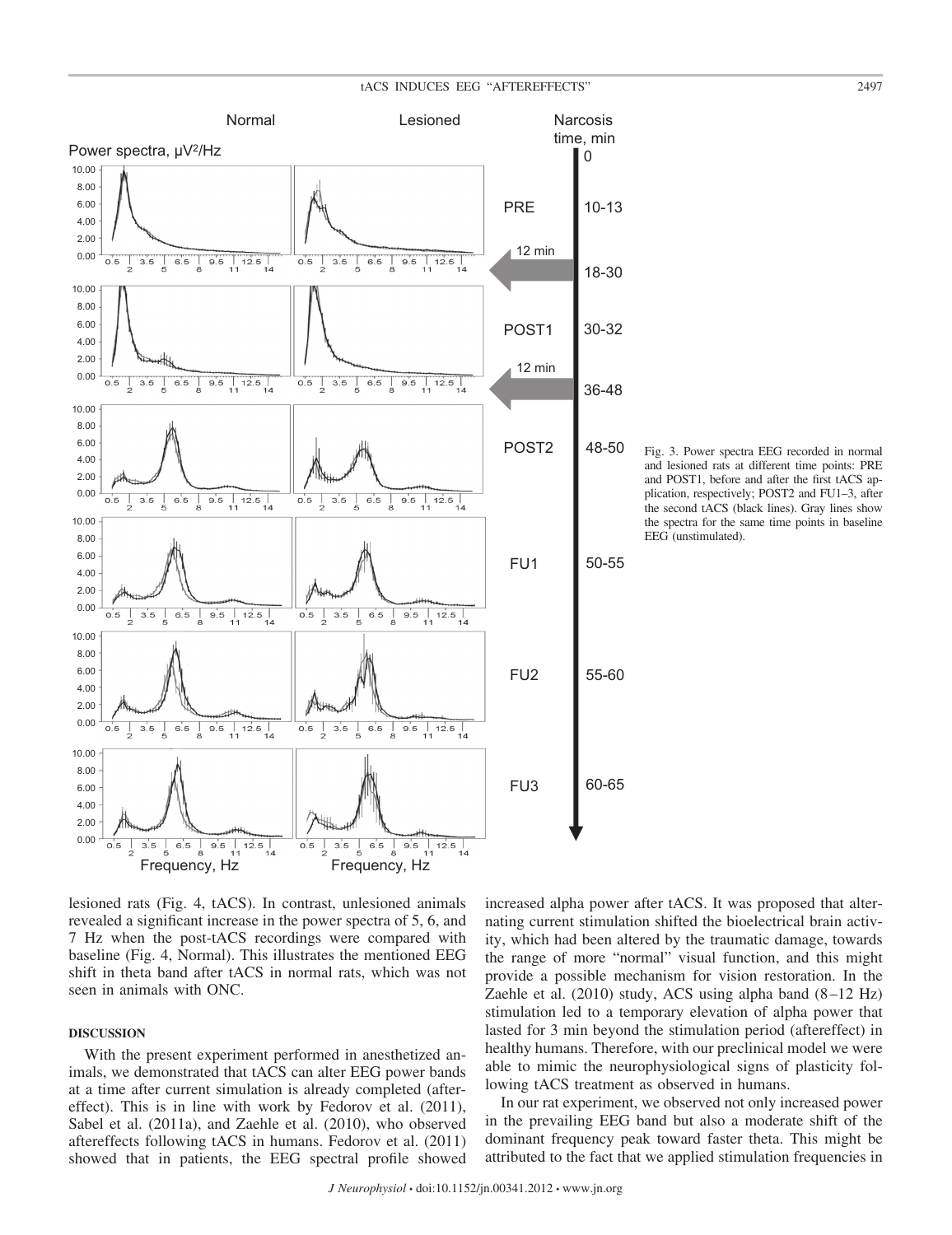

Fig. 4. Baseline EEG vs. poststimulation EEG and normal vs. lesioned group; analysis of power spectral density in 4 sub-bands within theta (4, 5, 6, 7 Hz). Baseline, unstimulated EEG (gray bars); tACS, recording after the second tACS application (black bars) in normal and lesioned animals. Significances with post hoc Mann-Whitney U-test:  $*P = 0.011$ ,  $* *P = 0.001$ ,  $* * *P < 0.001$ . Error bars: means  $\pm$  SE.

the alpha range, which is associated with visual activity in humans, whereas in rats theta frequencies are prevailing.

In this study, we made the following new observations: *1*) the tACS-induced EEG shift is only observed during the late narcosis stage, but not during earlier, slow wave sleep; and *2*) the EEG shift is observed only in normal rats, not in rats with chronic and severe ONC.

The greatest difference of our rat studies to human studies is that tACS was applied during anesthesia. While this is also what others have done (Morimoto et al. 2005, 2007, 2010; Ni 2009), our study shows that anesthesia imposes limitations to study brain current stimulation effects preclinically. We have therefore paid particular attention to the different narcosis stages, i.e., observing the whole time span from administration up to awakening as a dynamic progression of the brain's functional state. We witnessed slow wave oscillations of the delta band prevailing up to  $\sim$ 35 min after ketamine/xylazine intraperitoneal injection, which was then followed by theta waves dominance until the point of awakening. These narcosis stages were analyzed separately in rats with and without tACS application.

During the early narcosis delta stage, we did not find any differences in EEG bands in animals treated and not treated with tACS (POST1), whereas during later theta stage, EEG changes were induced by tACS. Since no EEG change was seen after the first tACS application, we hypothesize that an additive effect of two subsequent stimulations is needed to alter brain activity, i.e., the first stimulation alone was not enough. However, there is also an alternative explanation as to why that narcosis state may have a significant influence: Gersner et al. (2011) observed that repetitive transcranial magnetic stimulation increased trophic factor levels in awake but not anesthetized animals. Our results are in line with this. We propose that the unsuccessful stimulation during the delta stage is, in all probability, due to the well-known reduced functional state of

brain under narcosis, which contributes to lowering the responsiveness of the central nervous system to electrical stimulation. This supports the argument that the functional state of the brain is a key factor for the success of tACS treatment. If we assume that LTP-like strengthening of synaptic transmission (Paulus 2004) in residual tissue is the physiological substrate of tACSinduced restoration of vision (Sabel et al. 2011b), then this could explain the presence of stimulation effects in unanesthetized patients as well as the absence in deeply anesthetized rodents. In line with this argument, synaptic plasticity in local cortical network is dependent on the level of neuronal activity (Crochet et al. 2005).

While on one hand we found that anesthesia seems to be a limiting factor, on the other hand we benefited from this unexpected finding. It is known that unanesthetized animals have different behavioral states relating to different levels of vigilance varying from deep sleep, light sleep, motionless wakefulness, search behavior, feeding behavior, orientation response, to arousal. Treatment with electrical stimulation is believed to induce excitability changes in the brain (Antal et al. 2004, 2006, 2011; Chaieb et al. 2008, 2011; Nitsche et al. 2003; Nitsche and Paulus 2011) and to give rise to plasticity in neural networks (Chaieb et al. 2008, 2011; Paulus 2004, 2011), which are, in turn, influenced by the level of neuronal activity, the state of networks (Crochet et al. 2005; Silvanto et al. 2008), the level of vigilance (Steriade et al. 1993; Steriade and Timofeev 2003), and, finally, behavioral states (Steriade 1999). Effects of brain stimulation are even dependent on the functional state of the stimulated regions (Silvanto 2008). Apparently, the relationship of stimulation effects and activity state follow an inverted U-shape curve function: not only low background neuronal activity, but also exceedingly high arousal levels both can reduce the plasticity potential. The consequence of this is that behavioral states that are at the extremes on an activity/non-activity scale (such as stress or pain on one side of the spectrum and deep sleep on the other side) are expected to reduce tACS-induced outcomes. From this point of view, a deep narcosis state is not suitable for testing effects of noninvasive brain stimulation effects, but rather, the light narcosis provides a useful condition for tACS to be effective.

We therefore proposed that tACS applied during the later transition period of narcosis, when the theta band dominates, provides a better condition to study ACS effect.

Interestingly, the EEG power band shifted after electrical stimulation when applied during the transition period in normal control rats but not in rats with ONC. This raises the issue of, why brain bioelectrical activity can be altered by tACS only in rats with intact optic nerves, whereas it has no impact after severe optic nerve damage? Actually, at first glance our findings in lesioned rats contrast the findings in humans where tACS-induced plasticity was observed in patients with optic nerve damage (Sabel 2011a). However, the severity of injury in patients was only partial (mild), and we not only treated the affected eye with tACS but also the fellow (often normal) eye as well. In our rats, the injury was very severe with no or almost no residual vision left. The number of surviving cells dropped to 9% at 4 wk (P. Henrich-Noack, S. Lazik, E. Sergeeva, S. Wagner, N. Voigt, S. Prilloff, A. Fedorov, B.A. Sabel, unpublished observations), which is probably below a critical activity threshold for tACS effects to take place. Such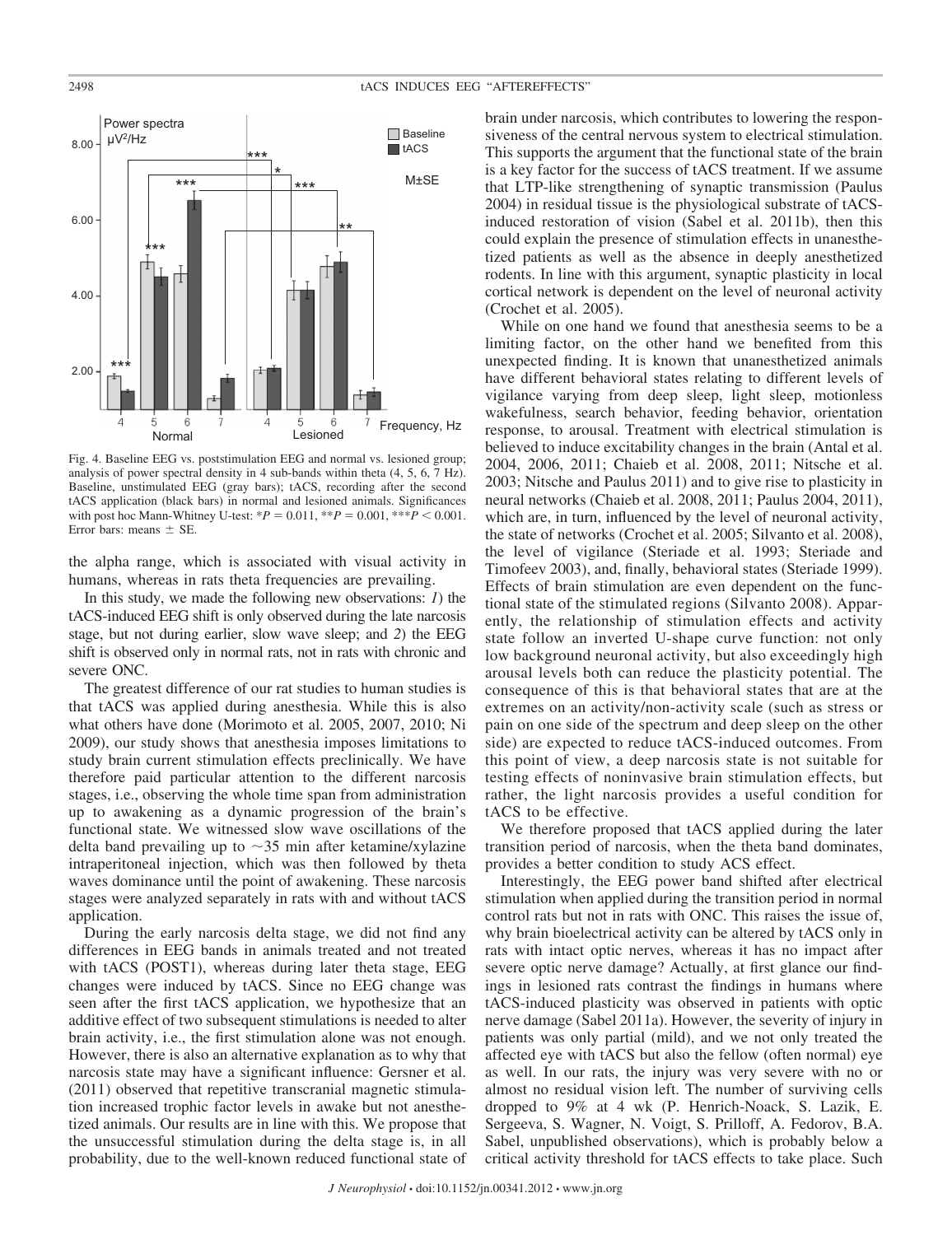massive cell death is very rare in partially blind patients. Also, in rats, both eyes were injured, i.e., there was not treatment of the normal (fellow) eye as in the clinical studies. Therefore, the very low level of residual structures after ONC in rats is probably an important difference to our patient work (note that completely blind patients are typically excluded from our clinical studies). Thus, the amount of retinofugal activation after bilateral severe optic nerve lesion was probably too low to produce sufficient physiological drive in higher (cortical) visual areas. This downside of our experimental protocol, however, also had an upside: the lack of a modulatory effect of tACS in lesioned rats indicates that tACS effects are mediated by neuronal processing in the retina and optic nerve and not by a nonspecific, nonneuronal current flow into the brain, which directly affects plasticity in higher regions.

Our results do not imply that tACS is an inappropriate treatment for cases of severe visual system damage. In fact, even after complete optic nerve cut, some positive impact of current stimulation on RGCs survival was shown in animal experiments by Morimoto et al. (2005). Similar neuroprotective effects of tACS were achieved with our protocol of severe ONC (P. Henrich-Noack, S. Lazik, E. Sergeeva, S. Wagner, N. Voigt, S. Prilloff, A. Fedorov, B.A. Sabel, unpublished observations). But this improved cell survival was seen after severe injury when current stimulation was applied immediately after damage, i.e., at the acute stage of injury. Here, ACS promotes neuroprotection of RGCs rather than inducing synaptic plasticity (Morimoto et al. 2005). But the experimental protocol used in the current study was chosen to mimic the chronic stage of damage in a "stabilized" visually deafferentation state, well beyond the early phase of spontaneous recovery of vision, which occurs usually within the first 3 wk (Sabel et al. 1997; Sabel 1999).

However, in addition to the lesion severity issue, another hypothesis is conceivable as to why there may be a lack of tACS effects in posttraumatic animals. It is the possibly that the timing of tACS may have been wrong because neuroplasticity is state dependent (Crochet et al. 2005; Silvanto et al. 2008; Steriade et al. 1993; Steriade 1999; Steriade and Timofeev 2003). In our study, stimulation mainly influenced the theta band in normal rats during the later stage of narcosis. In contrast, in lesioned animals, where the tACS is applied at the same time with respect to induction of narcosis, it is, however, applied at a different narcosis stage because the transition from delta band to theta band dominance is delayed in rats post-ONC, and our tACS application was given during a relatively deep narcosis, as indicated by delta band dominance. Thus, in the lesioned animals, we may have missed the effective time window that then prevented neuroplasticity as seen in control rats.

When interpreting the effects of tACS, one should keep in mind that rats are not primarily "visual" animals and rather rely primarily on the sense of touch by their vibrissae and smell, especially when they suffer acute vision deficits. Following ONC, visual function is lost, and it is conceivable that the brain switches from vision to other senses (Prilloff et al. 2010). Residual visual structures "not in use" also lead to structural rearrangement due to dramatic reduction of visual afferents. For instance, in experiments with enucleated rabbits, the depressed mode of cortical activity due to interruption of visual input and long-standing visual deprivation was described (Zislina and Novikova 1971). Also, a depressed EEG alpha rhythm was found in blind humans (Kaplan et al. 1970). In the current work, we demonstrate that the transition time in anesthesia is longer in lesioned rats than in control animals. This suggests that the impaired brain "wakes up" later, perhaps due to reduced (visually induced?) excitability. Therefore, the lack of tACS effects in lesioned rats may be based on a depressed brain state due to long-term visual deprivation. This may leave neuronal structures not receptive to tACS, and brain activity can thus not be altered as easily.

In conclusion, we used a new animal model and showed that tACS can influence bioelectrical activity of the brain that outlasts the stimulation period (aftereffects), which is in line with human studies. But this tACS effect probably depends on some minimal physiological activation state of the brain, because when applied during slow waves sleep stages of narcosis, tACS does not alter EEG activity. Furthermore, when the retinofugal fibers are severely injured, which reduces activation input to the brain and leaves the animals blind, then tACS is also not effective. These results emphasize that the functional state of the brain is a crucial matter in tACS treatment protocols and that retinal activation seems to be required to produce a cortical plasticity response. Although this issue needs further study, when viewed in the context of prior studies, it becomes clear that a (yet not defined) minimum activation level (vigilance) is required for tACS to unfold its full therapeutic potential in the field of vision restoration following visual system damage.

#### **ACKNOWLEDGMENTS**

We thank Sylvia Prilloff and Uta Werner for excellent technical assistance. The valuable contribution from Dr. Gorkin regarding EEG recording in rats is much appreciated.

# **GRANTS**

E. G. Sergeeva was supported by a DAAD postdoctoral fellowship. P. Henrich-Noack received funding from the Sibylle Assmus Foundation.

# **DISCLOSURES**

B. A. Sabel is consultant and shareholder of EBS Technologies GmbH (Kleinmachnow, Germany), manufacturer of an AC stimulation device. A. B. Fedorov is an employee of EBS Technologies GmbH. The other authors have no competing interests. The study was funded by the Otto-von-Guericke University.

# **AUTHOR CONTRIBUTIONS**

E.G.S., A.B.F., P.H.-N., and B.A.S. conception and design of research; E.G.S. performed experiments; E.G.S. analyzed data; E.G.S., A.B.F., P.H.-N., and B.A.S. interpreted results of experiments; E.G.S. prepared figures; E.G.S. drafted manuscript; E.G.S., A.B.F., P.H.-N., and B.A.S. edited and revised manuscript; E.G.S., A.B.F., P.H.-N., and B.A.S. approved final version of manuscript.

# **REFERENCES**

- **Antal A, Kincses TZ, Nitsche MA, Bartfai O, Paulus W.** Excitability changes induced in the human primary visual cortex by transcranial direct current stimulation: direct electrophysiological evidence. *Invest Ophthalmol Vis Sci* 45: 702–707, 2004.
- **Antal A, Kincses TZ, Nitsche MA, Paulus W.** Manipulation of phosphene thresholds by transcranial direct current stimulation in man. *Exp Brain Res* 150: 375–378, 2003.